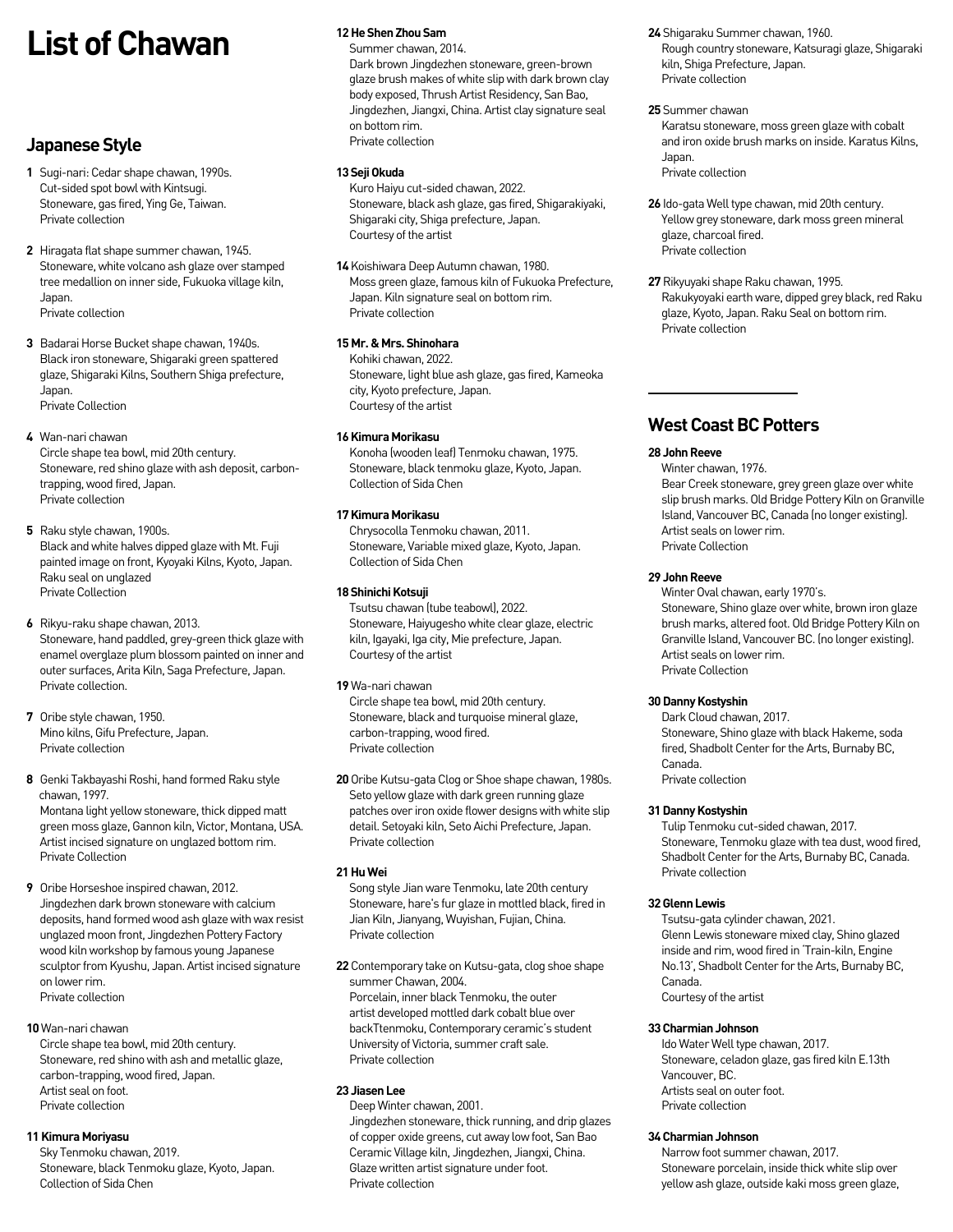`Bertha', gas fired kiln E.13th Vancouver, BC. Artists seal on outer foot. Private collection

### **35 Wayne Ngan**

Winter tea bowl, early 1970s. Stoneware, blue cobalt and white slip with Hakeme brushwork, under transparent glaze, gas fired, Hornby Island BC, Canada. Private collection

### **36 Wayne Ngan**

Goshomaru style chawan, 1990. Porcelain, grey Shino glaze, gas fired kiln, Hornby Island, BC, Canada. Square Chinese character seal under foot. Private collection

#### **37 Wayne Ngan**

Goshomura style chawan, 1988. Porcelain, Tenmoku glaze, gas fired kiln, Hornby Island, BC, Canada. Square Chines character seal under foot. Private collection

#### **38 Gailan Ngan**

Small Japanese style tea bowl, 1990s. White stoneware, apple ash glaze over slip, gas fired, Hornby Island, BC, Canada. Private collection

# **39 Lari Robson**

Chawan, 1982. Stoneware, outer incised markings, mottled greenbrown outer glaze, inner earth brown glaze, salt fired, High Hill Kiln, Saltspring Island, BC, Canada. Artist seal on foot rim. Private collection

#### **40 Charmian Johnson**

Chawan, 1983. Porcelain, flare, high footed, tea-dust glaze, Bertha, gas fired Kiln E.13th Vancouver BC, Canada. Artists seal on outer foot. Private collection.

### **41 Charmian Johnson**

Summer chawan, 1987. Stoneware, tenmoku glaze, Bertha gas fired Kiln E.13th Vancouver BC, Canada. Private collection

#### **42 Charmian Johnson**

Summer chawan, 1993. Stoneware, rose copper over celadon glaze, Bertha, gas fired, Kiln E.13th Vancouver BC, Canada. Private collection

### **43 Glenn Lewis**

Chawan, 2014.

Shigaraki stoneware clay, no glaze, wood fired in small wood kiln, Shigaraki, Shiga prefecture, Japan. Courtesy of the artist / for sale

# **44 Glenn Lewis**

chawan, 2015. Bizen stoneware clay, no glaze, wood fired in Mori two-chamber noborigama kiln in Bizen, Oyama prefecture, Japan. Courtesy of the artist / for sale

#### **45 Robert Stickney**

Seto/Mino style Hantsutsu chawan, 2018. Stoneware, RJ Shino with ash glaze, Simon Creamy Shino Hakeme, wood fired at 'Train-kiln, Engine

No.13', Shadbolt Center for the Arts, Burnaby BC, Canada. Courtesy of the artist

# **46 Robert Stickney**

Hantsutsu chawan, 2010. Stoneware, white Shino ash clear glaze, wood fired, Ombu kiln, Shadbolt Center for the Arts, Burnaby BC, Canada. Courtesy of the artist

### **47 Robert Stickney**

Seto/Mino style Hantsutsu chawan, 2018. Stoneware, RJ Shino with ash glaze, Simon Creamy Shino Hakeme, wood fired at 'Train-kiln, Engine No.13', Shadbolt Center for the Arts, Burnaby BC, Canada. Courtesy of the artist

#### **48 Danny Kostyshin**

Wan-nari chawan, 2016. Recycled stoneware clays, Shino glaze with ash deposit, wood fired at Shadbolt Center for the Arts, Jack Troy woodfiring workshop, Burnaby BC, Canada. Courtesy of the artist / for sale

# **49 Danny Kostyshin**

Wan-nari chawan, 2016. Recycled stoneware clays, clear glaze with ash deposit, wood fired at Shadbolt Center for the Arts, Jack Troy woodfiring workshop, Burnaby BC, Canada. Courtesy of the artist / for sale

# **50 Heinz Laffin**

Chawan, 1975. Yellow stoneware, grey slip glaze, kiln Hornby Island BC, Canada. Artist seal under foot. Private Collection

# **Winter Khoicah (thick tea) Chawan**

#### **51 He Shen Zhou Sam**

Broad straight sided 'Tustsu-gata' cylinder type deep winter chawan, 2011.

Stoneware, Shino rice-husk ash glaze, gas fired public kiln, Jingdezhen, Jiangxi, China. Private collection

#### **52 Lyn Johnson**

Paddle formed large Koicha chawan, 2002. Artist developed North American Bizen type clay, wood ash glaze, wood fired kiln, Courtney BC, Canada. Artist signature incised on base. Private collection

# **53 Charmian Johnson**

Winter chawan, 1983. Porcelain, tea-dust glaze, 'Bertha', gas fired Kiln, E.13th Vancouver BC, Canada. Artist seal on outer foot. Private collection.

# **Summer Usucha (thin tea) Chawan**

#### **54 Charmian Johnson**

Flared summer chawan with slight flower petal incised rim, 2004.

Porcelain red oxide over grey celadon, Bertha, gas fired Kiln E.13th Vancouver BC, Canada. Artist seal on outer foot. Private collection

**55** Japanese Canadian potter, high footed flared summer chawan, 2005. Raku clay, green glaze, Raku kiln workshop, Engine NO 13 Kiln, Shadbolt Center for the Arts, Burnaby BC, Canada. Artist seal on outer foot. Private collection

#### **56 Matsumoto Sakai**

Ryiku Milk Glass Summer chawan Okinawa Prefecture, Japan. Private Collection

**57** Summer dark smoked glass chawan With silver moon impression inside bowl, Kyoto, Japan. Private collection

# **Traditional Glaze Example Chawan**

**58** Large squared Shigaraki chawan Shigaraki clay and glaze, Shigaraki Kiln, Japan. Artist seal under foot. Private collection

# **59** He Shen Zhou Sam

Broad Winter chawan, 2011. Stoneware, Shino rice-husk ash glaze, gas fired public kiln, Jingdezhen, Jiangxi, China. Private collection

**60** Ki-Seto style Ido Kizaemon Korean style chawan, 2005.

Kiseto Yellow stoneware, Kiseto glaze with white ricehusk ash dip around the rim, Seto Yaki Kiln, Aichi Prefecture, Japan. Kiln stamp on lower rim. Private Collection

**61** White Shino chawan

Stoneware, white Shino ash over copper oxide glaze, Aritst seal on lower rim. Private collection

**62** Doo Yeon, Cho; aka 'GO DONG' (artist name) Kobiki brilliant white chawan, 1998. Black iron rich Chollanam Do clay, white ash with transparent glaze over top, Dongnam Kiln, Silchon Myun, Kwang Ju Country, Kyung Ki Province, Korea. Artist incised signature mark on lower rim. Private collection

# **Kintsugi Chawan**

# **63 He Shen Zhou Sam**

Suhama-gata: shoreline type summer tea bowl, 2015. Stoneware, Shino glaze with rice husk ash Hakeme brush storkes, He Pottery Studio, Jingdezhen China. Artist seal on bottom. Kintsugi by Naoko Fukumaru. Private collection

#### **64 Wayne Ngan**

Winter tea bowl, 1970s. Stoneware, black and white slip with Hakeme